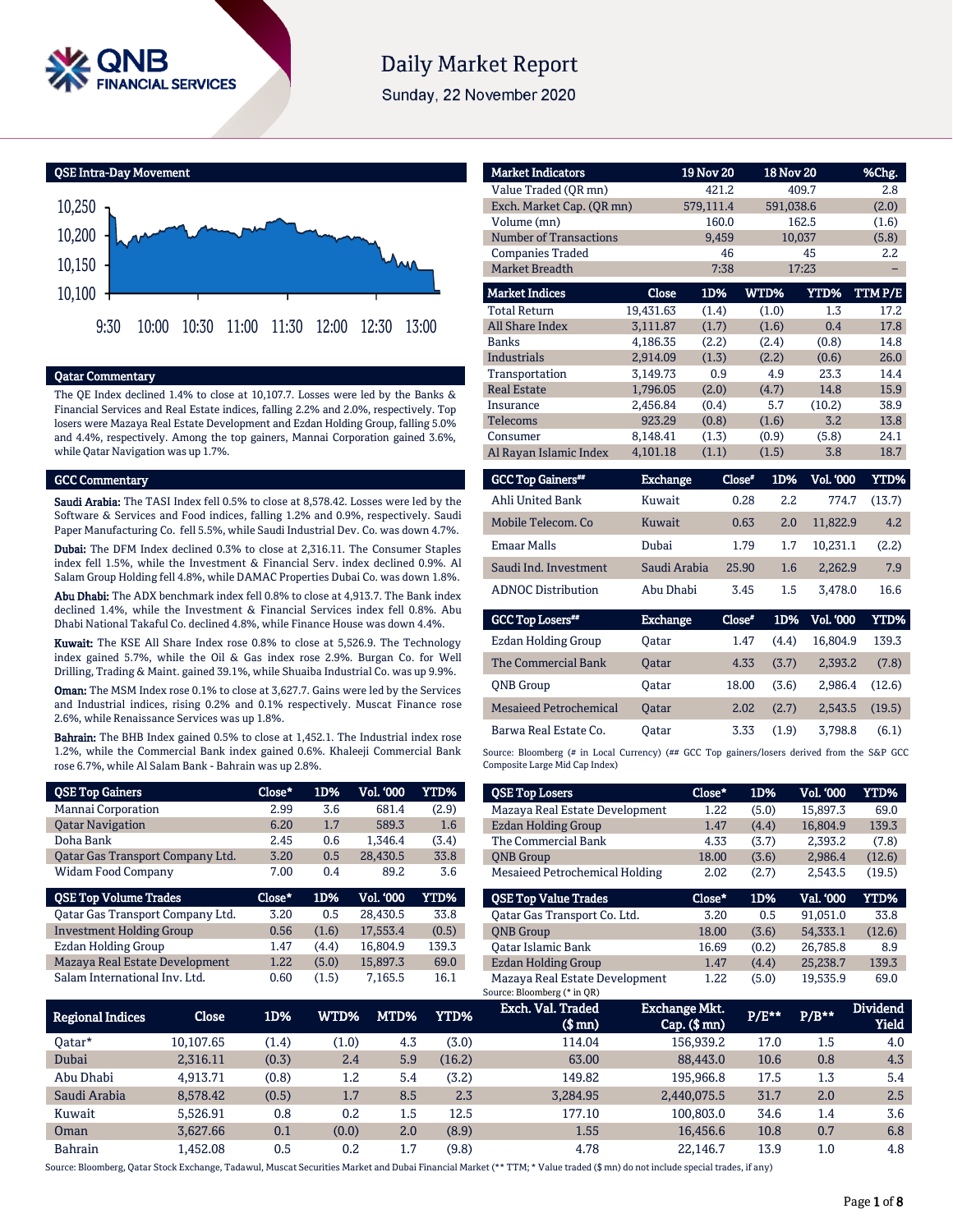# Qatar Market Commentary

- The QE Index declined 1.4% to close at 10,107.7. The Banks & Financial Services and Real Estate indices led the losses. The index fell on the back of selling pressure from Foreign shareholders despite buying support from Qatari, GCC and Arab shareholders.
- Mazaya Real Estate Development and Ezdan Holding Group were the top losers, falling 5.0% and 4.4%, respectively. Among the top gainers, Mannai Corporation gained 3.6%, while Qatar Navigation was up 1.7%.
- Volume of shares traded on Thursday fell by 1.6% to 160.0mn from 162.5mn on Wednesday. Further, as compared to the 30-day moving average of 234.2mn, volume for the day was 31.7% lower. Qatar Gas Transport Company Limited and Investment Holding Group were the most active stocks, contributing 17.8% and 11.0% to the total volume, respectively.

| <b>Overall Activity</b>        | Buy %* | Sell %* | Net (QR)       |
|--------------------------------|--------|---------|----------------|
| Qatari Individuals             | 39.13% | 40.66%  | (6,452,706.1)  |
| <b>Oatari Institutions</b>     | 19.63% | 10.17%  | 39,848,827.3   |
| Qatari                         | 58.75% | 50.82%  | 33,396,121.3   |
| <b>GCC</b> Individuals         | 1.17%  | 1.08%   | 385,251.3      |
| <b>GCC</b> Institutions        | 1.17%  | 0.43%   | 3,122,788.6    |
| <b>GCC</b>                     | 2.34%  | 1.51%   | 3,508,039.9    |
| Arab Individuals               | 12.35% | 9.78%   | 10,811,313.0   |
| <b>Arab Institutions</b>       | 0.01%  |         | 20,986.0       |
| Arab                           | 12.35% | 9.78%   | 10,832,299.0   |
| <b>Foreigners Individuals</b>  | 3.26%  | 3.58%   | (1,341,919.4)  |
| <b>Foreigners Institutions</b> | 23.29% | 34.31%  | (46,394,540.7) |
| <b>Foreigners</b>              | 26.55% | 37.88%  | (47,736,460.1) |

Source: Qatar Stock Exchange (\*as a % of traded value)

## Global Economic Data

| <b>Date</b> | <b>Market</b> | <b>Source</b>                                   | <b>Indicator</b>               | Period   | Actual   | Consensus | <b>Previous</b> |
|-------------|---------------|-------------------------------------------------|--------------------------------|----------|----------|-----------|-----------------|
| 11/19       | <b>US</b>     | Department of Labor                             | <b>Initial Jobless Claims</b>  | 14-Nov   | 742k     | 700k      | 711k            |
| 11/19       | <b>US</b>     | Department of Labor                             | <b>Continuing Claims</b>       | $07-Nov$ | 6372k    | 6400k     | 6801k           |
| 11/20       | UK            | GfK NOP (UK)                                    | <b>GfK Consumer Confidence</b> | Nov      | $-33$    | $-34$     | $-31$           |
| 11/20       | Germany       | <b>German Federal Statistical Office</b>        | PPI MoM                        | Oct      | 0.10%    | 0.10%     | 0.40%           |
| 11/20       | Germany       | German Federal Statistical Office               | PPI YoY                        | Oct      | $-0.70%$ | $-0.80%$  | $-1.00\%$       |
| 11/20       | Japan         | Ministry of Internal Affairs and Communications | Natl CPI YoY                   | Oct      | $-0.40%$ | $-0.40%$  | 0.00%           |
| 11/20       | Japan         | Markit                                          | Jibun Bank Japan PMI Mfg       | Nov P    | 48.3     | -         | 48.7            |
| 11/20       | Japan         | Markit                                          | Jibun Bank Japan PMI Services  | Nov P    | 46.7     | -         | 47.7            |
| 11/20       | Japan         | Markit                                          | Jibun Bank Japan PMI Composite | Nov P    | 47       | -         | 48              |

Source: Bloomberg (s.a. = seasonally adjusted; n.s.a. = non-seasonally adjusted; w.d.a. = working day adjusted)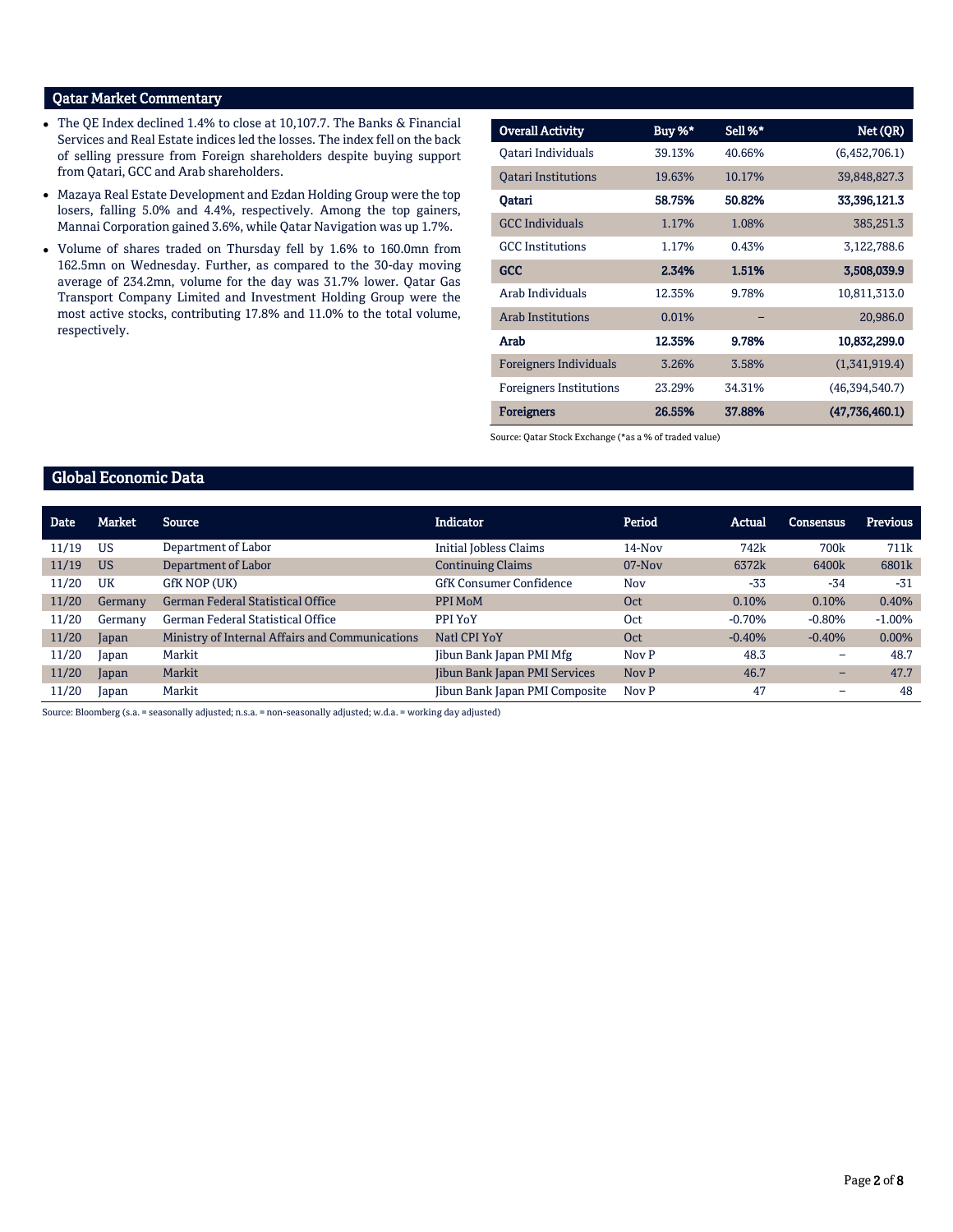# News

- Qatar
- GWCS fully prepared to undertake logistics operations for Qatar 2022 – Gulf Warehousing Company (GWCS) the official logistics provider for the upcoming FIFA World Cup Qatar 2022, has said it is fully prepared to undertake the logistics operations for the world's biggest sporting event with its highly developed infrastructure, as it continues to develop and improve to ensure the successful actualization of another milestone of Qatar's national vision. In a statement, GWCS' Chairman, Sheikh Abdulla bin Fahad bin Jassem bin Jabor Al Thani said, "On the occasion of the two-years to FIFA World Cup Qatar 2022 countdown, and as the Official Logistics Provider for the tournament, we would like to express how excited we are in Qatar to deliver this massive undertaking and fulfill the world's largest single sport event. We truly commend the immense efforts of the nation towards the development and completion of the various infrastructures for Qatar 2022 coming together under a united and sustainable vision. In 2022, all eyes will turn to Qatar, and delivering a successful FIFA World Cup tournament will require the maximum application of our expertise and effort for an unprecedented tournament never before experienced in World Cup history. Logistics will play a significant role during the tournament, making GWCS' fully integrated world class logistics solutions including sports and event logistics services, as well as warehousing, freight forwarding, transportation, IT, and fine art crucial to the smooth and efficient delivery of this world-class event. We have every confidence that we will showcase to the world what Qatar is capable of in the fields of sports, culture, tourism, and beyond." (Peninsula Qatar, Gulf-Times.com)
- QGRI discloses Lawsuit Qatar General Insurance & Reinsurance Company (QGRI) disclosed the registration of a shareholders Lawsuit Number 2367 / 2020 "Plenary Civil Court" against the Company and its Temporary Board of Directors before the Court of First Instance circuit number (8) in Al-Dafna. (QSE)
- Qatar sees robust reuse of treated wastewater in agriculture sector - Qatar's treated wastewater stood at 22.11mn cubic meters out of 22.34mn cubic meters of wastewater received in September this year, according to the data of the Planning and Statistics Authority. The country uses the most modern membrane ultra-filtration system that helps in the recycling of treated wastewater. The treated wastewater saw an 11.4% and 6.5% MoM and YoY decline respectively in the review period. Nevertheless, there has been an overall robust reuse of treated wastewater in agriculture, a sector that has received increased thrust and support from the government as part of the selfsustaining initiatives, especially after the country came under unjust economic and trade embargo. The treated wastewater reused in agriculture amounted to 7.25mn cubic meters, which accounted for 33% of the total treated wastewater this September (against 31% in August 2020). The reuse in the farm sector, however, witnessed 6.8% and 9% decline on monthly and yearly basis respectively. Qatari agricultural produce reached 92,000 tons and the Ministry of Municipality and Environment aims to locally produce 70% of the market needs by 2023. (Gulf-Times.com)
- Qatar 2022 infrastructure 90% complete The Infrastructure planned for the FIFA World Cup 2022 in Qatar has reached 90% completion, with the three stadiums that have already been finalized – Khalifa International, Al Janoub and Education City – safely hosting more than 100 matches in 2020 in spite of the COVID-19 pandemic. Three more tournament venues are in the final stages of construction: Al Rayyan, Al Bayt and Al Thumama. The main works at the remaining two stadiums – Ras Abu Aboud and Lusail – are set to be completed in 2021. (Qatar Tribune)
- Qatar sells Al-Shaheen at premium According to sources, Qatar Petroleum for the Sale of Petroleum Products Co. sold two cargoes of Al-Shaheen grade for January 2-3 and January 23-24 loading at an average premium of about 75 cents a barrel to the Dubai benchmark price. Earlier this month, some Japanese refiners purchased January-loading shipments at a premium of about 70 cents to 80 cents in the last reported transaction of the same grade. (Bloomberg)
- Qatar's sovereign wealth fund invests in Lloyd's insurance vehicle Inigo – A group of investors including Qatar's sovereign wealth fund are reportedly in talks to back the new Lloyd's of London vehicle Inigo. Earlier Enstar and Stone Point Capital announced it had sold certain underwriting assets, including its Lloyd's Syndicate 1301 and its managing agency, to Inigo. The new company is led by former Hiscox's Chief underwriting officer, Richard Watson who stepped down last year. He is joined by former colleagues Stuart Bridges, who also worked at interdealer broker ICAP, and Russell Merrett. Firms including the Qatari Investment Authority, CDPQ, Oak Hill Advisors and JC Flowers are in advanced talks to commit \$800mn to Inigo, according to Sky News. The deal with Inigo is yet to be approved by Lloyd's but sources told the broadcaster it could be writing new business in the new year. Enstar, Stone Point and Inigo's management team are also reportedly involved in the capital raising. Sky News reported that sources described the fundraising as a "coup" for Lloyd's of London chief executive John Neal who has pushed to modernize the market. (Bloomberg)
- CRA publishes Spectrum Plan for FIFA World Cup Qatar 2022 The Communications Regulatory Authority (CRA) published on its website the Spectrum Plan for the FIFA World Cup - Qatar 2022 to match with the opening day of the FIFA World Cup in 2022, which is going to be hosted by Qatar from November 21 to December 18, 2022. The publication is in compliance with FIFA requirements to publish the Spectrum Plan two years before the start of the event by the responsible authority in the host country, the CRA stated. The CRA started the development of the plan last year by meeting with representatives of the Supreme Committee for Delivery & Legacy (SC), FIFA and a number of experts representing Broadcast Host. The meetings continued during this year to discuss the CRA's drafted plan, and it led to accepting the plan details and various programs. It takes into account all the aspects related to hosting this international event from the spectrum perspective, in order to achieve the desired success for the event before and during its hosting in Qatar, the statement noted. (Gulf-Times.com)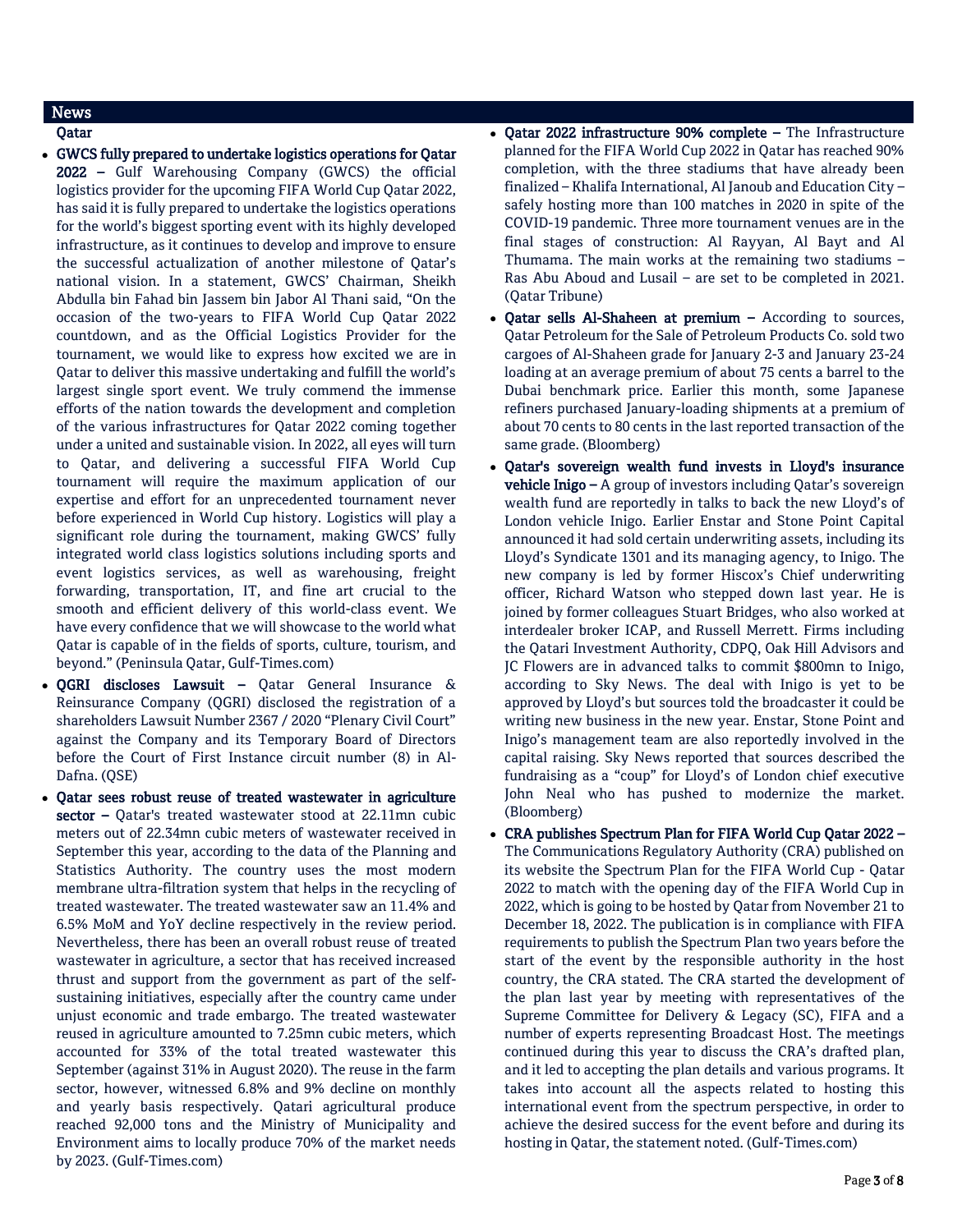### International

- G20 leaders seek to help poorest nations in post-COVID world Leaders of the 20 biggest economies on Saturday vowed to ensure a fair distribution of COVID-19 vaccines, drugs and tests around the world and do what was needed to support poorer countries struggling to recover from the coronavirus pandemic. The twin crises of the pandemic and an uneven, uncertain global recovery dominated the first day of a two-day summit under the chairmanship of Saudi Arabia, which hands off the rotating presidency of the G20 to Italy next month. The COVID-19 pandemic, which has thrown the global economy into a deep recession this year, and efforts needed to underpin an economic rebound in 2021, were at the top of the agenda. (Reuters)
- US labor market losing steam as COVID-19 rages The number of Americans filing first-time claims for jobless benefits rose last week, likely as new business restrictions to control spiraling COVID-19 infections unleashed a fresh wave of layoffs, which could further slow the labor market recovery. The weekly unemployment claims report from the Labor Department, the most timely data on the economy's health, also showed at least 20.3mn people on unemployment benefits at the end of October, threatening the recovery from the worst recession since the Great Depression. About 12mn people will lose benefits next month when two government-funded programs expire a day after Christmas. Another rescue package for businesses and the unemployed is unlikely before then. President Donald Trump is heavily focused on disputing his election loss to Democrat Joe Biden, who will inherit the public health crisis and a frail economy when he takes office in January. Initial claims for state unemployment benefits increased 31,000 to a seasonally adjusted 742,000 for the week ended November 14. Economists polled by Reuters had forecast 707,000 applications for the latest week. Unadjusted claims rose 18,344 to 743,460 last week. Economists prefer the unadjusted number because of earlier difficulties adjusting the claims data for seasonal fluctuations due to the economic shock caused by the pandemic. Including a government-funded program for the self-employed, gig workers and others who do not qualify for the regular state unemployment programs, 1.1mn people filed claims last week. Claims have remained above their 665,000 peak during the 2007-2009 Great Recession for 35 straight weeks. (Reuters)
- Trump administration to add four more Chinese firms to Pentagon blacklist - Washington is poised to designate four more Chinese companies as backed by the Chinese military, sources said, curbing their access to US investors as the Trump administration seeks to cement its hawkish China legacy in its waning days. The designations, which have not been previously reported, could be released by the Department of Defense as soon as Friday but may be unveiled next week, said one US official and one person familiar with the matter who declined to be named. The White House and the Chinese embassy in Washington did not immediately respond to requests for comment. The additions would bring the number of Chinese companies affected to 35. They include giants like Hikvision, China Telecom Corp and China Mobile, which were added earlier this year. The list of "Communist Chinese Military Companies" was mandated by a 1999 law requiring the

Pentagon to compile a catalogue of companies "owned or controlled" by the People's Liberation Army, but the defense department only complied this year. The latest move would come just days after the White House published an executive order, first reported by Reuters, that sought to give teeth to the list by prohibiting US investors from buying securities of the blacklisted companies from November 2021. The move "helps ensure no American is unwittingly subsidizing the (Chinese Communist Party)'s campaign to dominate the technologies of the future," said Republican Congressman Mike Gallagher, who has introduced legislation to ban blacklisted Chinese companies from US capital markets. However, the executive order is unlikely to deal the firms a serious blow, experts said, due to its limited scope, uncertainty about the stance of the incoming Biden administration and already-scant holdings by US funds. (Reuters)

- UK to unveil record £400bn borrowing plan next week British Finance Minister Rishi Sunak will announce the heaviest public borrowing since World War Two when he spells out his spending plans next week after the biggest economic crash in over 300 years. With Britain in the midst of a second wave of COVID-19 cases and economic recovery on hold, Sunak has postponed longer-term plans for the public finances. Spending on the pandemic is on track to exceed £200bn this year after the extension of job protection programs, and other costs are likely to spill into the 2021/22 fiscal year. Only the armed forces will receive a multi-year increase in funding as Prime Minister Boris Johnson seeks to boost Britain's profile outside the European Union. Sunak's other spending announcements are likely to be dwarfed by the scale of new borrowing forecasts which will underscore the need for future tax rises. As Sunak starts to look for ways to begin reining in the huge surge in borrowing, media reported that he plans to freeze pay for public-sector workers other than health staff. Prime Minister Boris Johnson has refused to commit to maintaining spending on overseas aid. Britain's economy shrank by 20% between April and June, more than any other major economy, and it has been slower to recover. The Bank of England has penciled in an 11% fall in GDP for 2020, a drop last seen in 1709. (Reuters)
- UK consumer morale sinks to six-month low in November British consumer morale sank to a six-month low in November as a second coronavirus lockdown prompted a surge in pessimism over households' finances, a survey showed. The consumer confidence index from market research firm GfK fell to -33 from -31 in October. A Reuters poll of economists had pointed to a reading of -34. The survey's gauge of personal finances over the last year slid to its lowest level since December 2013. "This will deal a blow to any future rebound because bullish consumer spending fuels the UK economy and low confidence is the enemy of recovery," Joe Staton, client strategy director at GfK, said. The survey added to other signs of a deteriorating economy that prompted a new round of support from the government and Bank of England this month for businesses and workers. The economy grew by a slower than expected 1.1% in September, lagging other rich nations as it struggled to recover from the shock of the pandemic even before the latest COVID-19 lockdown. "The second lockdown couldn't have come at a worse time for the UK's high-street retailers and it's no surprise that our major purchase sub-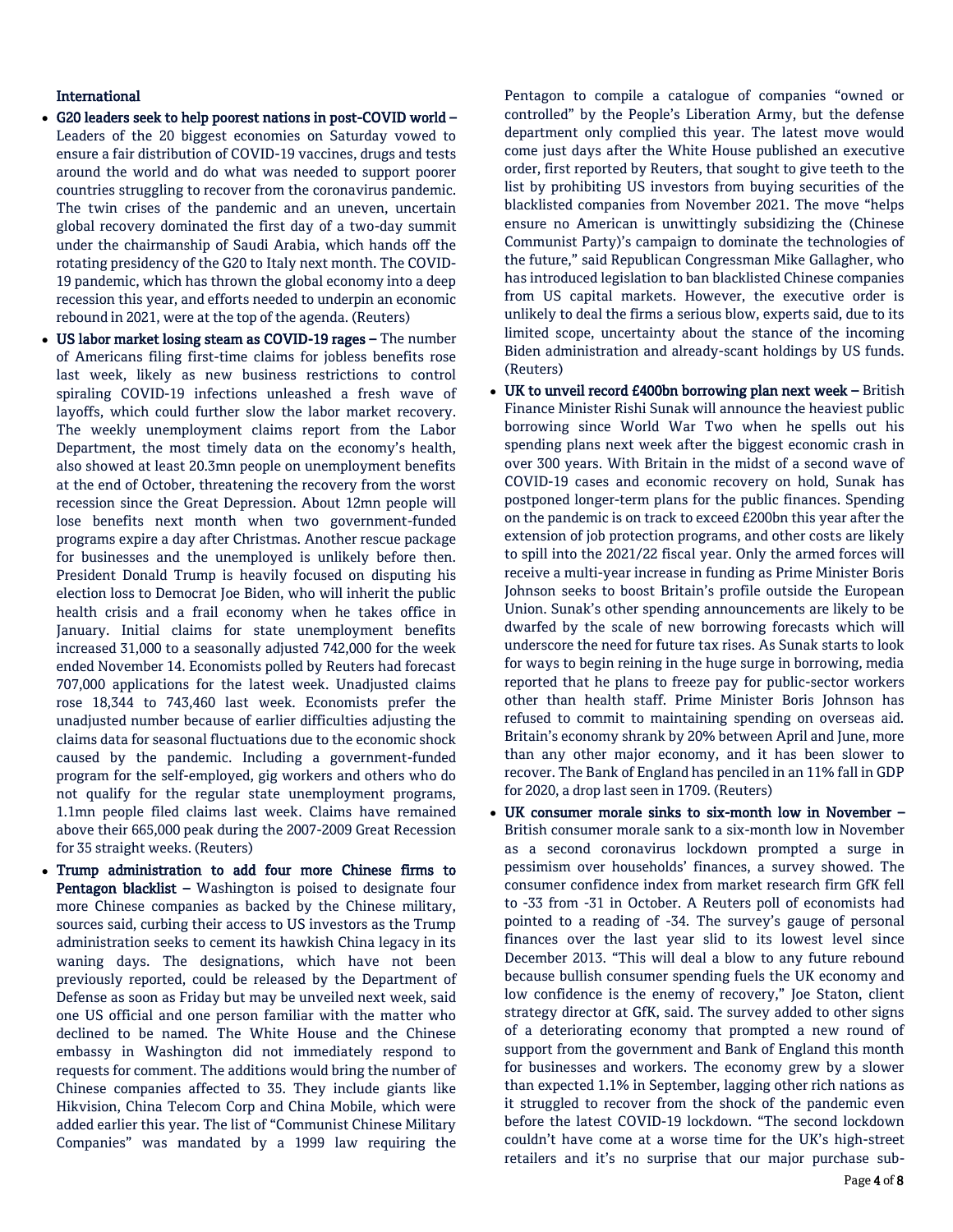measure is once again mired deep in negative territory," Staton said. (Reuters)

- German carmakers welcome electric car support, see challenges – Leading German carmakers welcomed on the government's 3bn-Euro (\$3.6bn) scheme to help shift to low-emission cars, but BMW said more charging stations were needed to keep pace with the country's ambitions. Germany earmarked the cash to help the country's key export industry tackle the coronavirus and climate crises. German carmakers already face tough competition from Chinese and US rivals in electric mobility, while demand the industry has also been hit by a collapse in demand caused by the COVID-19 pandemic. Daimler, Chief Executive, Ola Kaellenius welcomed the government announcement, saying the decisions were "exactly right." Volkswagen's CEO Herbert Diess also said he was confident Germany could bolster its role as a leading e-mobility market by focusing consumer rebates on electric cars only. "The measures are working," he said, referring to earlier support that was extended in package. A central element of the scheme is the allocation of one billion euros to extend to 2025 a consumer rebate for buying electric cars that had been due to end next year. A further one billion Euros will be used for a scrappage scheme for older trucks while another one billion Euro fund will finance innovation. However, the new measures come amid a chicken-and-egg dispute about charging infrastructure, as well as over who should pay for it. (Reuters)
- Greece sees deeper recession this year, milder rebound in 2021 Greece expects a deeper recession this year than previously forecast after a second lockdown to contain a resurgence in COVID-19 infections and a milder rebound in 2021, its final 2021 budget submitted to parliament on showed. This year the economic contraction is now expected to reach 10.5%, deeper than a previously projected 8.2% slump in draft budget forecasts in October. Next year's final budget, which requires parliamentary approval, projects a milder rebound in 2021 with the economy growing by 4.8% under a baseline scenario, less than an earlier forecast for a 7.5% expansion clip. The second wave of the pandemic forced the Greek government to impose a second nationwide lockdown in early November after a big rise in coronavirus infections. Although less restrictive than the first national lockdown, if it becomes protracted it is likely to further dent economic activity. Greece, which saw a quarter of its national output sapped by almost a decade of financial turmoil, emerged from recession in 2017. Its economy shrank 14% in this year's second quarter, marking the steepest quarterly contraction in at least 25 years. With uncertainty over the course of the pandemic unlikely to be dispelled until the beginning of 2021, the roll out of vaccines may brighten prospects. (Reuters)
- Japan aims to expand CPTPP trade pact as UK, China eye membership – Japan aims to expand a major regional free trade pact called the CPTPP, Prime Minister Yoshihide Suga said, potentially catering for China's and Britain's interest in joining the deal. The Comprehensive and Progressive Agreement for Trans-Pacific Partnership (CPTPP) links 11 countries including Canada, Australia and Japan. "Japan will aspire for the Free Trade Area of the Asia-Pacific through the early conclusion of the RCEP agreement and the steady implementation and

expansion of the CPTPP as next year's chair," Suga said. The premier made the comment in a pre-recorded video message delivered at the APEC (Asia-Pacific Economic Cooperation) CEO Dialogues, ahead of a leaders' virtual summit later in the day. RCEP, or the Regional Comprehensive Economic Partnership, is the world's largest free trade deal signed this month by 15 economies, while the Free Trade Area of the Asia-Pacific is potentially an even larger pact the 21-member APEC has been aspiring to. A spokesman for the Chinese commerce ministry said on Thursday his country was open to the idea of joining the CPTPP, while Britain earlier this year announced its intent to pursue accession to the pact. (Reuters)

#### Regional

- Saudi Arabia will not tap debt market again in 2020, Minister says – Saudi Arabia has no plans to tap international debt markets again this year as the Kingdom leans on domestic borrowing to cover its budget deficit, Finance Minister, Mohammed Al-Jadaan said. "We went to the local market significantly this year, we are likely to go to the market next year," Al-Jadaan said. "There are no plans currently for an international issuance." The world's largest crude exporter is relying on more borrowing as it grapples with the impact of the twin economic shocks caused by oil market turmoil and the coronavirus pandemic. But the Kingdom covered nearly its entire budget deficit with domestic borrowing in the third quarter, even as its fiscal gap widened 27% from a year earlier. (Bloomberg)
- PIF raises ownership stake in ACWA Power to 50% The Public Investment Fund (PIF), Saudi Arabia's sovereign wealth fund, said on Thursday it has increased its stake in ACWA Power to 50% from 33.6% as part of a move to support the renewable energy sector in Saudi Arabia. ACWA Power is planning an initial public offering and leads a consortium that will build and operate renewable power-based utilities at Saudi Arabia's flagship Red Sea tourism project. "We believe that ACWA Power will play a significant role in both driving and diversifying economic growth in the future – while also providing enduring commercial return for the people of the Kingdom," the fund said in a statement. In June, ACWA Power's chief executive had told Reuters the company expects to achieve its target of more than \$10bn in new investments this year, as the coronavirus pandemic had "minimal impact" on its projects. The company, which had delayed its IPO plans two years ago, is still committed to a planned IPO, although execution will depend on the right timing and market conditions, Chief Executive, Paddy Padmanathan said. The stake increase by the PIF was expected after the Head of Saudi PIF, Yasir Al-Rumayyan said last year it planned to increase its stake in ACWA Power to 40% from 29.28%. (Reuters)
- Saudi Arabia could review VAT increase after pandemic ends Saudi Arabia's acting information Minister, Majid bin Abdullah al-Qasabi on Thursday said the Kingdom could review its VAT increase after the novel coronavirus pandemic ends, a move which may spur economic recovery after the tax increase boosted inflation. Saudi Arabia tripled value-added tax to 15% in July to offset the impact of lower oil revenue on state finances. The hike, as well as a suspension of a cost of living allowance, shocked citizens and businesses expecting more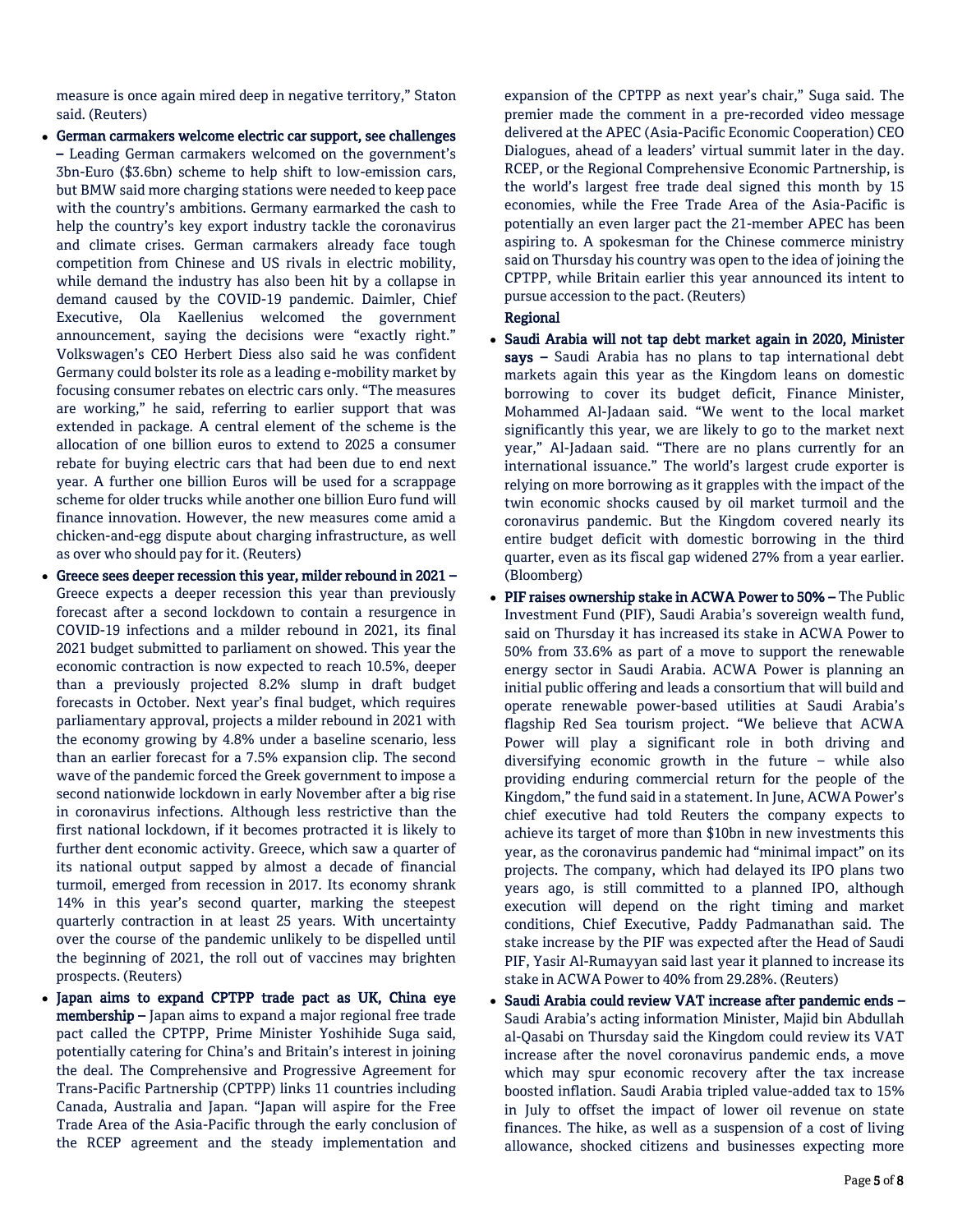support from the government, while economists said it would dampen growth. "This decision is like any other decision, it can be revised God willing when this crisis is over," he told reporters at a news conference, referring to the global pandemic. The decision to triple VAT earlier this year was a "painful" one, Qasabi told reporters in a news conference. "As his highness the Crown Prince said in his speech a few days ago, the decision to increase the VAT was a very painful decision." (Reuters)

- Saudi FDI up in first half of 2020 as economy shows resilience Saudi Arabia's Minister of Investment, Khalid Al-Falih said on Saturday foreign direct investment (FDI) increased by 12% in the first half of 2020 compared with the same period last year. The Saudi government, which is hosting this year's G20 summit, has made attracting greater foreign investment a cornerstone of its Vision 2030 plan to diversify the economy of the world's largest oil exporter away from oil revenues. "I'm glad to say that FDI, my area of focus, in the first half has been reported to increase by 12% compared to last year," Falih, who previously chaired state oil company Saudi Aramco, told a G20 conference. Falih said in September the Kingdom had experienced a slowdown in FDI this year due to the global disruption caused by the COVID-19 pandemic. "When I mentioned the 12% increase, I wanted to assure people that there was no decline, our FDI target is much higher," Falih said on Saturday. As part of efforts to attract foreign investors, Saudi Arabia will launch next year special economic zones dedicated to several sectors, Falih said. In addition to attracting higher investment volumes, it will focus on "qualitative growth", he said, mentioning areas such as cloud computing, renewable energy, tourism, culture, entertainment, and logistics. "These investments may have lower investment volumes but higher impact on the economy." (Reuters)
- Saudi Aramco bond pricing leaves no doubt investors see it as Saudi proxy – The pricing of Aramco's \$8bn jumbo bonds this week has made clear that markets look at the oil giant as a proxy for Saudi Arabia, investors say, a change from last year's inaugural bond issue that valued its risk as lower than the government's. Saudi Aramco stunned global markets last year when, before a bond sale, it opened its books for the first time, revealing it was by far the most profitable company in the world. That \$12bn bond deal obtained more than \$100bn in orders, a record-breaking vote of market confidence for the world's largest oil company. Both emerging markets and corporate investors poured money into those notes, which priced inside the Saudi government debt curve - a rarity as state-owned entities generally offer higher returns than governments. With its second foray in the international markets this week, Aramco raised \$8bn out of an order book that peaked at \$50bn. One source familiar with the matter said it was the highest over-subscription this year for multi-billiondollar deals. Hefty demand showed that investors continued to see the company as an attractive asset -- despite lower oil prices and an attack on Aramco installations in September last year that revealed the vulnerability of the state-controlled oil company. (Reuters)
- Saudi Arabia and Russia in tight race to become China's top oil supplier in 2020 – Saudi Arabia and Russia are in a tight race to become China's top oil supplier in 2020, with both countries

boosting crude exports to the economic powerhouse even as the coronavirus pandemic hit global demand for oil this year. Saudi Arabia, which was China's top supplier last year, has exported between 1.6mn and 1.7mn bpd of crude from January to November 2020, as deep price cuts gave Saudi oil exports a boost this month, according to analytics firms Refinitiv, Vortexa and Kpler. It was catching up with Russia which has exported about 1.7mn bpd of oil to China so far in 2020, with Iraq at a third place with about 1.2mn bpd. The oil industry has been hard hit this year as the coronavirus pandemic hurt business activity and ground the travel industry to a virtual halt. China, the world's top crude importer, is one of the few countries to have boosted purchases in 2020, as buyers made the most of low prices earlier this year, while fuel demand recovered from the second quarter along with the broader economy. (Reuters)

- Saudi Arabia to invest more than \$5.3bn billion in artificial intelligence by 2030 - Saudi Arabia plans to invest more than \$5.3bn in artificial intelligence projects by 2030, Saudi state TV said on Thursday, citing the Chairman of the Saudi Data and Artificial Intelligence Authority, Abdullah Al-Ghamdi. (Reuters)
- Saudi's SAFCO acquires Agri-nutrients business from SABIC Saudi Basic Industries Corp (SABIC) said on Thursday it has agreed to sell its Agri-nutrients business to Saudi Arabia Fertilizers Co (SAFCO), in which it owns a 43% stake. SAFCO will finance the acquisition by issuing 59.4mn shares, valued at SR10 each, to SABIC, raising the fertilizer group's overall share capital by 14.25% to SR4.76bn. "The deal is a clear strategic attempt to create a national champion and a global leader in Agri nutrients," SABIC Chief Executive, Yousef Al-Benyan told reporters in a virtual press conference. SABIC had been seeking to consolidate its various holdings in companies specializing in Agri-nutrient, or fertilizer, production, and signed a preliminary deal with SAFCO to divest the resulting combined business in Nov. 2018. After the acquisition the business will take the name SABIC Agri-nutrient Investments. The deal would allow SABIC to focus on its expansion in petrochemical products, and SAFCO to become more specialized in fertilizers and phosphate. (Reuters)
- Saudi banks' assets rise 14.1% in 3Q2020 Assets of Saudi banks listed on the Saudi Stock Exchange (Tadawul) grew by 14.1% on a YoY basis in the third quarter of 2020, equivalent to SR331.615bn. Assets of 11 Tadawul-listed lenders stood at SR2.686tn in 3Q2020, compared with SR2.354tn in 3Q2019. (Zawya)
- Western Union buys 15% stake in Saudi Telecom's digital **payment unit –** Western Union, the world's largest money transfer firm, has acquired a 15% stake in the digital payment unit of Saudi Arabia's STC Group for \$200mn. The acquisition of stc pay, which values the company at SR5bn, will finance its capital and support long-term expansion plans, Saudi Arabia's largest telecoms operator said in a statement on Saturday. STC Group Chairman, Mohammed bin Khalid Abdullah Al Faisal said the investment reflected the company's position as a "digital enabler". He said the deal created the first "Saudi unicorn and the first fintech unicorn in the Middle East". Unicorns are generally defined as private companies valued at \$1bn or more.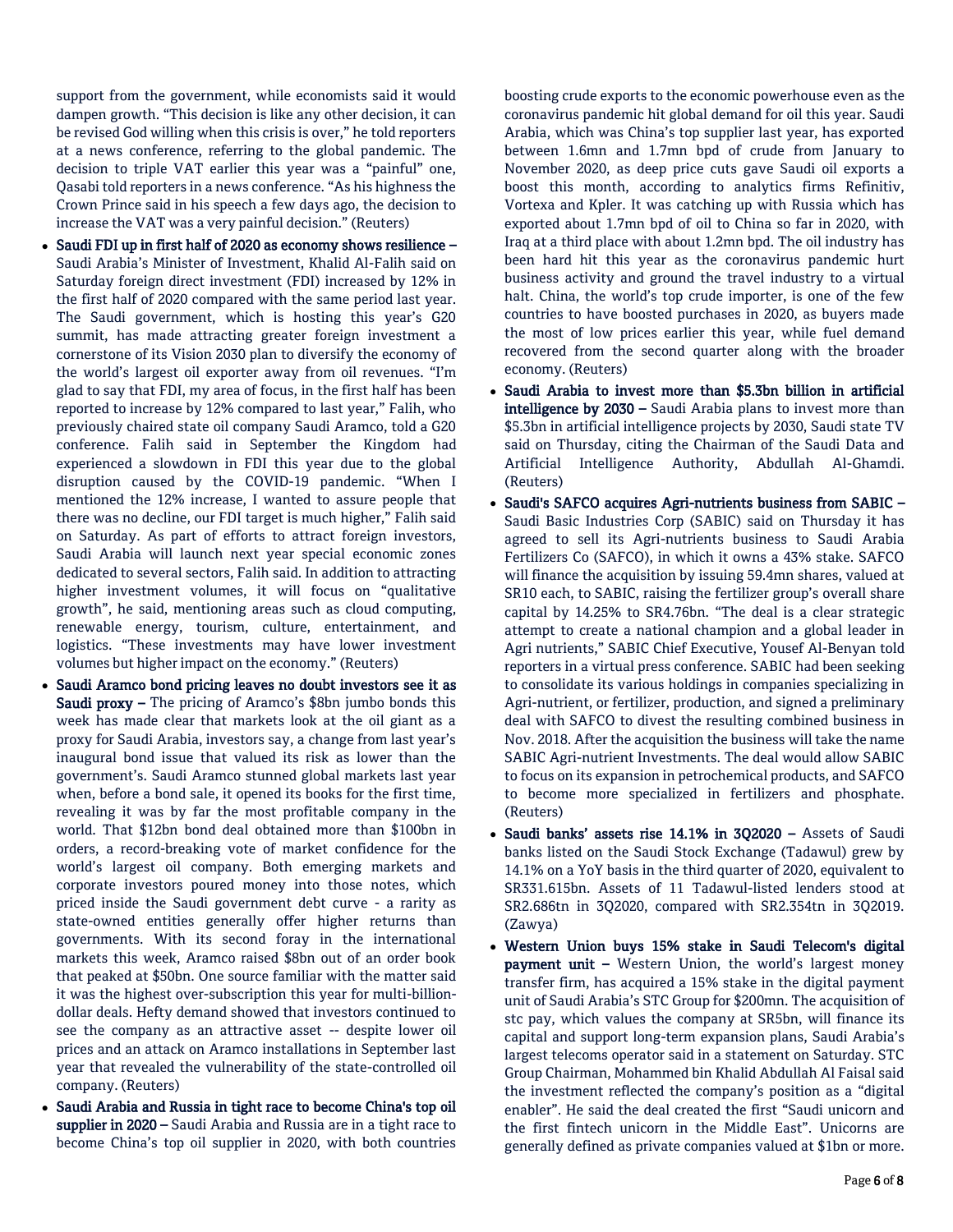Sources told Reuters last month that STC had hired banks to arrange a potential initial sale of shares in its product and services development arm, Solutions by STC. STC said its stc pay unit is the first licensed fintech company by the Saudi Arabian Monetary Authority, the Saudi Arabian Monetary Authority (SAMA), and has more than 4.5mn users. (Reuters)

- CBUAE total assets up 2% to AED3,252.5bn by end of 3Q2020 At the end of the third quarter of 2020 total assets of banks operating in the UAE increased by 2% QoQ, reaching AED3,252.5bn, the Central Bank of the UAE (CBUAE) said. During the period between September 2019 and September 2020, the total assets of banks operating in the UAE increased by 7.6% YoY. Gross credit also rose by 0.8% QoQ, reaching AED1,804.6bn at the end of September 2020. On an annual basis, gross credit increased by 4.9%, according to the apex bank's 3Q2020 report issued. The report discusses the monetary and banking activities as well as developments in the UAE financial markets during the third quarter of 2020. It also reviews ratios of annual change over the period from September 2019 to September 2020. At the end of the third quarter of 2020, total deposits of resident and non-resident customers with banks operating in the UAE rose by 2.2% QoQ, reaching AED1,907.2bn. The M1 money supply rises 0.2% MoM, M2 money supply fell 3% MoM and M3 money supply rose 0.5% MoM. (Zawya)
- UAE oil ministry says has always been committed OPEC member – The UAE "has always been a committed member to OPEC and we have demonstrated this commitment through our compliance to the current OPEC+ agreement," the nation's oil ministry said, following reports it is considering its position in the oil cartel. "As a reliable and long-standing member of OPEC, we have always been open and transparent in all our decisions and strategies in support of OPEC." (Bloomberg)
- Dubai's DIFC, Israel's Bank Hapoalim sign agreement The Dubai International Financial Centre (DIFC) and Israel's Bank Hapoalim have agreed to cooperate across financial services activities, the Dubai Media Office said. "Bank Hapoalim will become part of DIFC's global network of banks, financial centers, regulators and companies," the statement said. (Reuters)
- Abu Dhabi's Tabreed weighs deals starting with Dubai airport Tabreed, a UAE supplier of district cooling services, is seeking acquisitions and may bid for the chilled-air operations at Dubai's main airport. The Abu Dhabi-based company is studying tender documents for the Dubai airport business, Chief Executive Officer, Bader Al Lamki said. The assets for sale, valued at around \$750mn, would add to a portfolio Tabreed expanded this year with a \$675mn purchase of the cooling business serving the Dubai Mall and the Burj Khalifa, the world's tallest building. "We have a growth ambition and will be eyeing further opportunities," Al Lamki said. "The bid is not yet there," he said, referring to the airport assets. "We haven't made up our minds to bid for it, but, definitely, it's something that is out there to watch." Tabreed, officially named National Central Cooling, is also expanding in Abu Dhabi. It agreed with government-backed property developer Miral Asset Management to build a second cooling plant in the Yas Island resort and leisure district, Al Lamki said. The plant will serve

the planned SeaWorld Abu Dhabitheme park, set to open in 2022, he said. Abu Dhabi is the capital of the UAE, which includes the business hub of Dubai. Tabreed's purchase of the Downtown District Cooling business in Dubai was a "step change" for its scope of operations, Al Lamki said. The company raised funds this year to support further growth, he said, declining to provide details on potential deals. Tabreed sold \$500mn in bonds last month and has shareholder approval to raise another \$500mn, he said. It raised \$692mn in a syndicated loan in September. (Bloomberg)

- Kuwait International Bank sells \$300mn Sukuk Kuwait International Bank sold \$300mn Tier 2 Sukuk, or Islamic bonds, on Tuesday at 2.375% and received more than \$2.4bn in orders for the Islamic bonds, a document showed. It had given initial price guidance of around 2.75% earlier on Thursday for the 10 year Sukuk that are non-callable for five years, a separate document also from one of the banks arranging the deal showed. (Reuters)
- GFH invests in portfolio of pre-IPO technology companies GFH says it holds minority stake in US & Global Tech Opportunities, a \$270mn collective vehicle that invests in pre-IPO next generation technology companies. It expects investments to generate high double-digit returns. It comprises minority stakes in Snowflake, UiPath, DoorDash, DataRobot, Samsara, BYJUs and Outreach, among others. It expects some portfolio companies to go public and/or enter into trade deals. (Bloomberg)